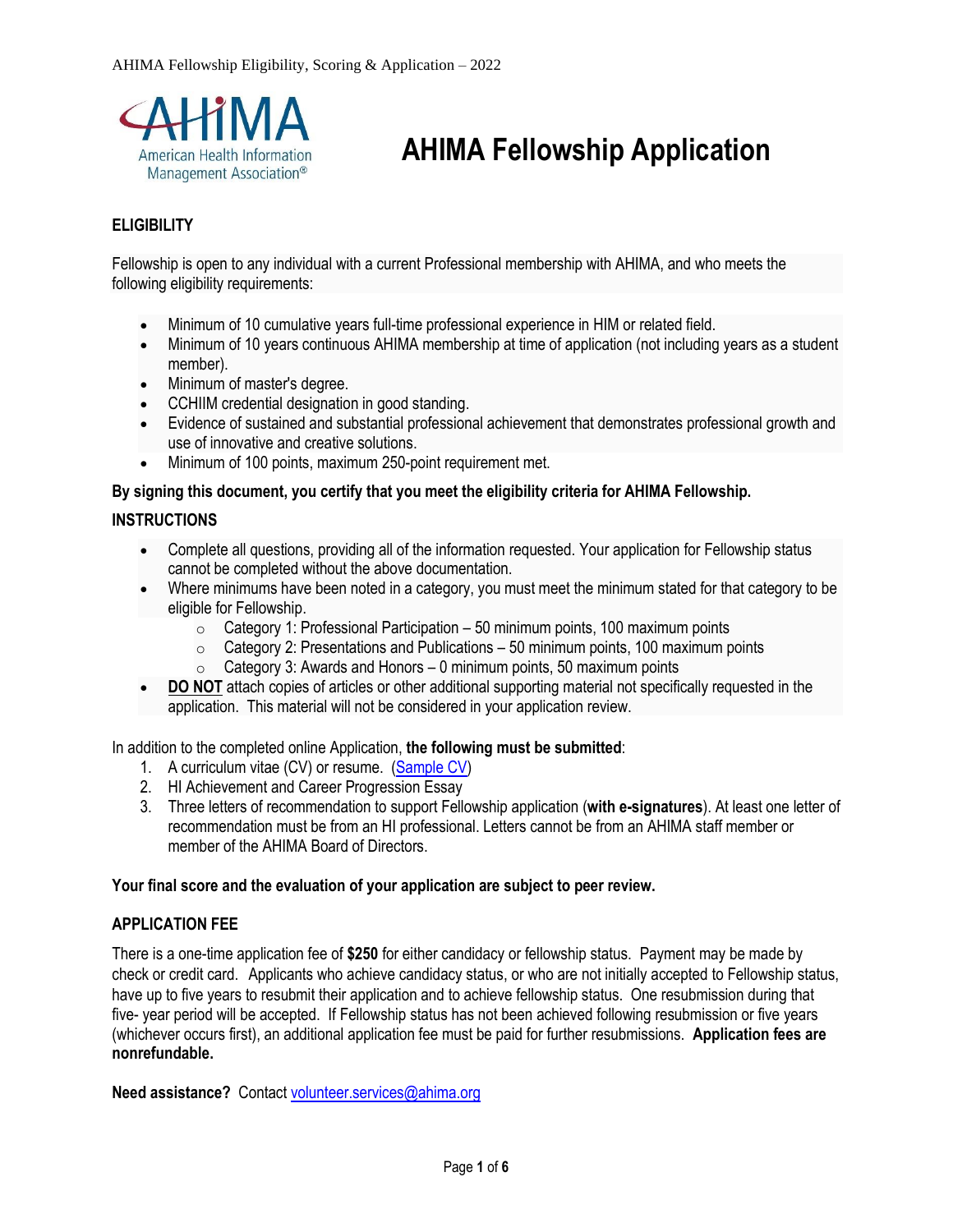### **Supplemental Documentation**

#### **Category 1. PROFESSIONAL PARTICIPATION**

Minimum Points: 50/Maximum Points: 100 (total for categories 1 A-C) *Scoring: see point allocation for each category*

**A. AHIMA/NATIONAL LEVEL PARTICIPATION:** Specify position, committee name and dates of service. Add or expand boxes as needed.

|                                                  | <b>Position/Committee</b> | Dates of       | Total Years |               |
|--------------------------------------------------|---------------------------|----------------|-------------|---------------|
| Category                                         | <b>Name</b>               | <b>Service</b> | of Service  | <b>Points</b> |
| AHIMA President, President-Elect, Past           |                           |                |             |               |
| President (15 points for each year served,       |                           |                |             |               |
| maximum of 45 points)                            |                           |                |             |               |
| AHIMA Board of Directors - excluding             |                           |                |             |               |
| President, President-elect, or Past President    |                           |                |             |               |
| (10 points for each year served)                 |                           |                |             |               |
| AHIMA Committee Chair, elected Council           |                           |                |             |               |
| Member, Section/Society/Assembly Officer,        |                           |                |             |               |
| AHIMA Foundation Board member, CCHIIM            |                           |                |             |               |
| Board Member, CAHIIM Board member (5             |                           |                |             |               |
| points for each year served)                     |                           |                |             |               |
| Delegate to AHIMA (national) House of            |                           |                |             |               |
| Delegates (3 points for each year served)        |                           |                |             |               |
| Member AHIMA-sanctioned Committee. Task          |                           |                |             |               |
| Force, Subcommittee,                             |                           |                |             |               |
| Section/Society/Assembly, or Work Group,         |                           |                |             |               |
| Practice Council (2 points for each year served) |                           |                |             |               |

#### Category 1-A Total Points:

#### **B. STATE HIM ASSOCIATION: Specify position, committee name and dates of service.**

|                                                 | <b>Position/Committee</b> | Dates of       | <b>Total Years</b> |               |
|-------------------------------------------------|---------------------------|----------------|--------------------|---------------|
| Category                                        | <b>Name</b>               | <b>Service</b> | of Service         | <b>Points</b> |
| State President, President-Elect, Past          |                           |                |                    |               |
| President, Vice President (15 points for each   |                           |                |                    |               |
| year served)                                    |                           |                |                    |               |
| State Board of Directors or Officer - excluding |                           |                |                    |               |
| President, President-elect, or Past President,  |                           |                |                    |               |
| (10 points for each year served)                |                           |                |                    |               |
| State Committee Chair or elected Council        |                           |                |                    |               |
| member (5 points for each year served)          |                           |                |                    |               |
| State Committee, Member Task Force,             |                           |                |                    |               |
| Advisory Council, State House of Delegates, or  |                           |                |                    |               |
| Subcommittee, Coding Roundtable Coordinator     |                           |                |                    |               |
| (2 points for each year served)                 |                           |                |                    |               |

#### **Category 1-B Total Points: \_\_\_\_\_\_\_\_\_\_\_\_\_\_\_\_\_\_\_\_\_**

C. LOCAL/REGIONAL HIM ASSOCIATION: [FREE TEXT] Specify any volunteer positions (position, committee name and dates of service) held at a local/regional HIM Association. (Up to 5 discretionary points)

**Category 1-C Total Points: \_\_\_\_\_\_\_\_\_\_\_\_\_\_\_\_\_\_\_\_\_**

**CATEGORY 1 TOTAL POINTS \_\_\_\_\_\_\_\_\_\_\_\_\_\_\_\_\_\_**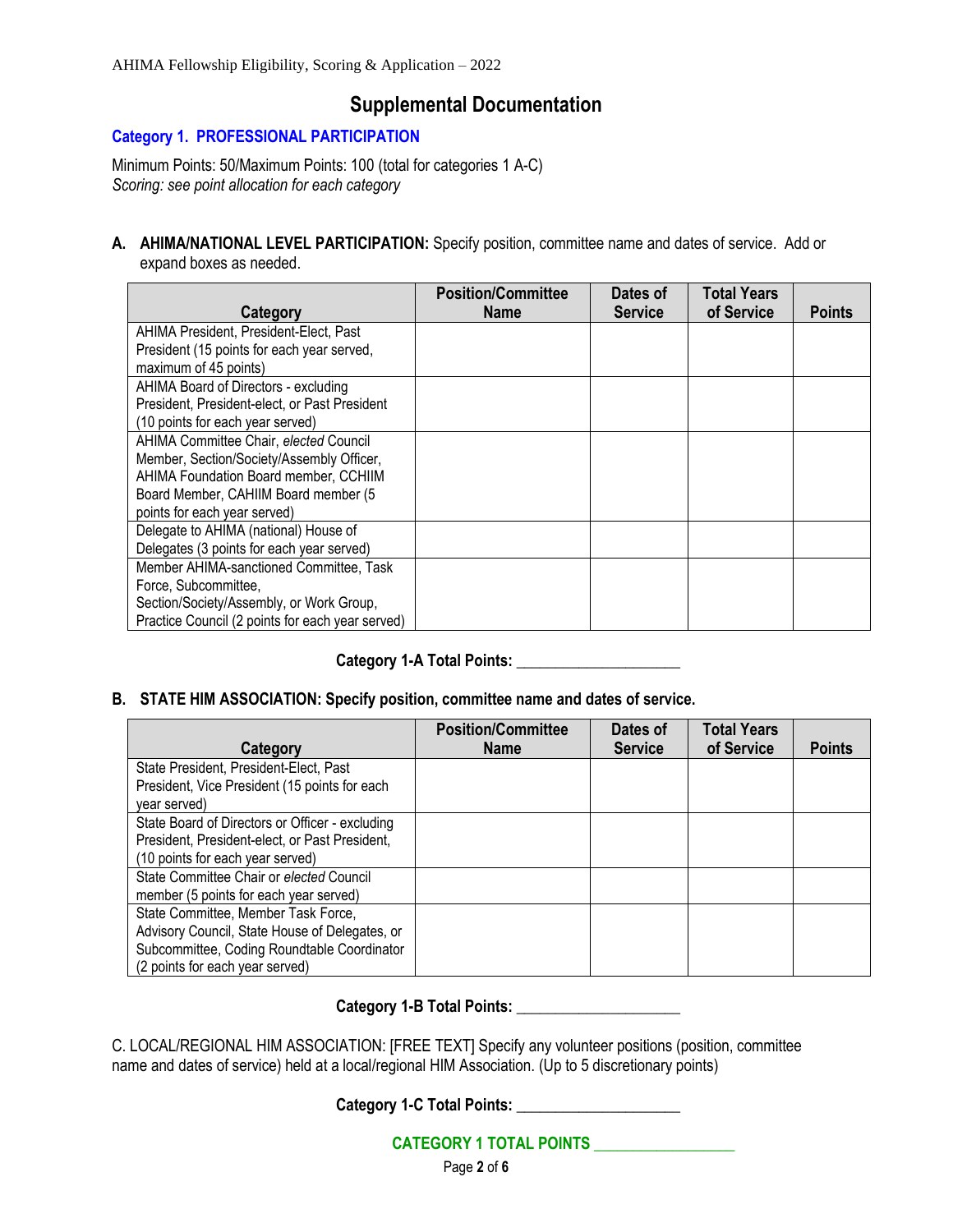#### **Category 2. PRESENTATIONS AND PUBLICATIONS**

Minimum Points: 50/Maximum Points: 100 (total for categories 2 A-D). To be eligible for Fellowship, points are required in two of the four sub-categories in this section. Those not meeting this criterion may qualify for candidacy status.

*Scoring: see point allocation listed with each category*

- **NOTE:** Only list those presentations and publications which have actually been conducted or published as of the application submission date. Virtual or digital presentations also apply.
- **A. AHIMA CONFERENCE OR OTHER NATIONAL ORGANIZATION HEALTH INFORMATION RELATED PRESENTATIONS** (E.g., AHIMA Annual Conference, Symposium)

Presentation categories and point allocation:

- General Session (or 5 or more hours) presenter/co-presenter. (5 points per unique session)
- Four-hour session presenter/co-presenter (includes pre and post conference workshops, special interest groups, etc.). (5 points per each unique session)
- Two-to-Three-hour session, track, program, workshop presenter or co-presenter (4 points per unique session).
- Forty-five minute to one-hour session presenter/co-presenter. (3 points per unique session)
- Moderator/Facilitator Panel Member. (2 points per unique session)
- Poster presentation. (2 points per each unique poster session)

| <b>Presentation Category</b> | <b>Date</b> | <b>Conference Title</b> | <b>Session Title</b> | <b>Points</b> |
|------------------------------|-------------|-------------------------|----------------------|---------------|
|                              |             |                         |                      |               |
|                              |             |                         |                      |               |
|                              |             |                         |                      |               |

Category 2-A Sub-total Points: **Letters** 2-A Sub-total Points:

#### **B. STATE HIM MEETING PRESENTATIONS**

Presentation categories and point allocation:

- General Session (or 5 or more hours) presenter/co-presenter. (4 points per unique session)
- Four-hour session presenter/co-presenter (includes pre and post conference workshops, special interest groups, etc.). (4 points per each unique session)
- Two-to-Three-hour session, track, program, workshop presenter-co-presenter. (3 points per unique session)
- Forty-five minute to one-hour session presenter/co-presenter. (2 points per unique session)
- Moderator/Facilitator Panel Member. (1 point per unique session)
- Poster presentation. (1 point per each unique poster session)

| <b>Presentation Category</b> | <b>Date</b> | <b>Conference Title</b> | <b>Session Title</b> | <b>Points</b> |
|------------------------------|-------------|-------------------------|----------------------|---------------|
|                              |             |                         |                      |               |
|                              |             |                         |                      |               |
|                              |             |                         |                      |               |

**Category 2-B Sub-total Points: \_\_\_\_\_\_\_\_\_\_\_\_\_\_\_\_\_\_\_\_\_**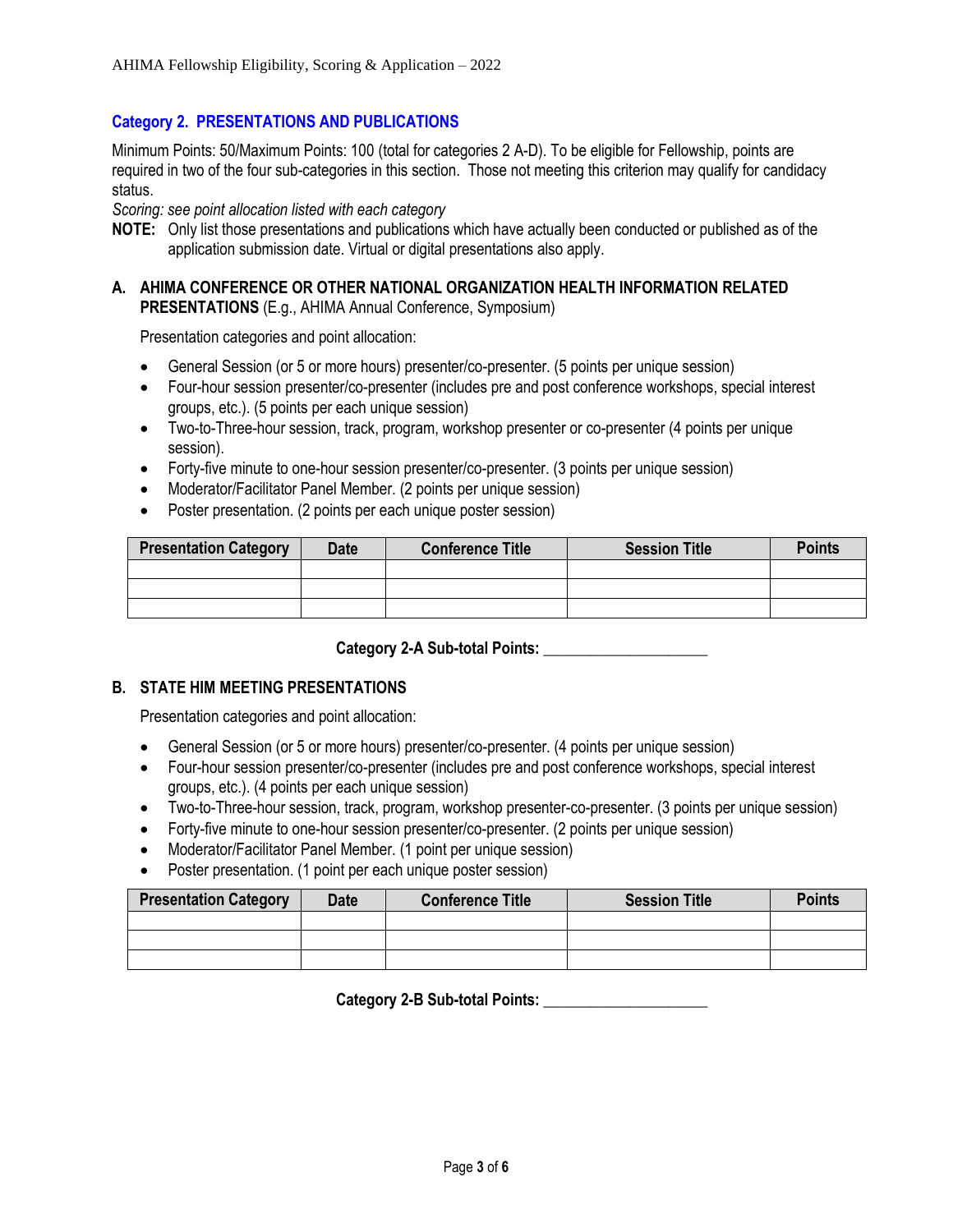#### **C. TEACHING: Adjunct faculty, HIM Clinical Site, Guest Lecturer, etc.**

Undergraduate or Graduate level courses as adjunct faculty. (Restricted to teaching for non-primary employment only. List each unique course only once – points are not granted for serving as faculty multiple times for the same unique course.) (2 points for each class to a maximum of 20 points)

| <b>Date</b> | <b>Course Title</b> | <b>Higher Education</b><br>Institution | <b>Points</b> |
|-------------|---------------------|----------------------------------------|---------------|
|             |                     |                                        |               |
|             |                     |                                        |               |
|             |                     |                                        |               |

#### **1.** HIM Clinical Site for HIM Students (1-4 weeks). (2 points for each student to a maximum of 20 points)

| <b>Date</b> | Number of student(s) and<br>from what HIM program | <b>Length of Assignment</b> | <b>Points</b> |
|-------------|---------------------------------------------------|-----------------------------|---------------|
|             |                                                   |                             |               |
|             |                                                   |                             |               |
|             |                                                   |                             |               |
|             |                                                   |                             |               |
|             |                                                   |                             |               |

**2.** HIM Clinical Site for HIM Students (1 day). (.5 points for each student to a maximum of 10 points)

| <b>Date</b> | Number of student(s)<br>and from what HIM<br>program | <b>Setting/Activities</b> | <b>Points</b> |
|-------------|------------------------------------------------------|---------------------------|---------------|
|             |                                                      |                           |               |
|             |                                                      |                           |               |
|             |                                                      |                           |               |

**3.** Undergraduate or Graduate Level Guest Lecturer (1-2 hours presentation). (1 point per presentation to a maximum of 5 points)

| <b>Date</b> | <b>Name of University/College</b> | <b>Topic</b> | <b>Points</b> |
|-------------|-----------------------------------|--------------|---------------|
|             |                                   |              |               |
|             |                                   |              |               |
|             |                                   |              |               |

**4.** Career Day or Fair/Shadowing. (1 point per career day/shadowing to a maximum of 5 points)

| <b>Date</b> | <b>Name of School</b> | First Name, Last Initial of<br><b>Student (if applicable)</b> | <b>Points</b> |
|-------------|-----------------------|---------------------------------------------------------------|---------------|
|             |                       |                                                               |               |
|             |                       |                                                               |               |
|             |                       |                                                               |               |

#### **Category 2-C Sub-total Points: \_\_\_\_\_\_\_\_\_\_\_\_\_\_\_\_\_\_\_\_\_**

#### **D. PUBLICATIONS**

List all publications in the appropriate categories, beginning with the most recent. Include the title and publication pages and table of contents for chapters and books.

| <b>Publication Type</b>           | <b>Citation</b> | <b>Points</b> |
|-----------------------------------|-----------------|---------------|
| Book/E-Learning Course Author or  |                 |               |
| Co-Author (25 points each)        |                 |               |
| Book/E-Learning Course Editor (15 |                 |               |
| points each)                      |                 |               |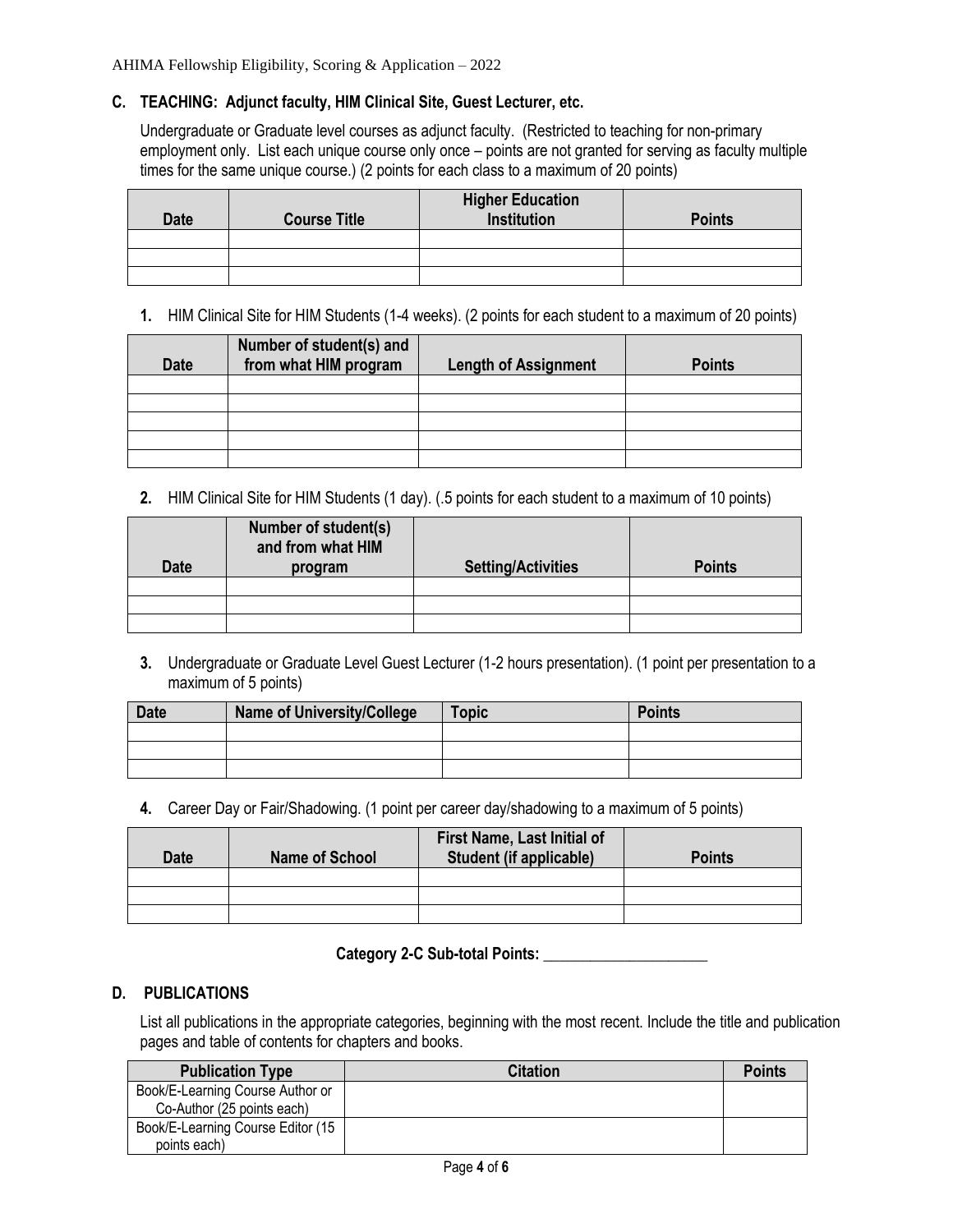| Article in national publication or |  |
|------------------------------------|--|
| scope similar to JAHIMA (10        |  |
| points per unique article)         |  |
| White paper or book chapter or     |  |
| AHIMA conference proceedings       |  |
| technical paper (15 points for     |  |
| each unique paper or chapter)      |  |
| Book review (10 points each)       |  |
| Chapter editor (5 points each)     |  |
| Newsletter editor (1 point each    |  |
| newsletter)                        |  |
| Newsletter Author (1 point each    |  |
| unique newsletter article)         |  |
| (Up to a maximum of 10 points)     |  |
| <b>AHIMA Online Community</b>      |  |
| Facilitator or significant         |  |
| participant (2 points each         |  |
| AHIMA online community up to       |  |
| a maximum of 10 points)            |  |
| Editorial Review Board member of   |  |
| HIM related publication (3)        |  |
| points for each unique term up     |  |
| to a maximum of 15 points)         |  |

**Category 2-D Sub-total Points: \_\_\_\_\_\_\_\_\_\_\_\_\_\_\_\_\_\_\_\_\_\_**

**CATEGORY 2 TOTAL POINTS \_\_\_\_\_\_\_\_\_\_\_\_\_\_\_\_\_\_\_**

#### **Category 3. AWARDS AND HONORS:**

Minimum Points: 0/Maximum Points: 50 Scoring: See point allocation listed with each category

- AHIMA Triumph Award Distinguished Member (30 points)
- AHIMA Triumph Award (other than Distinguished Member) (20 points per award)
- AHIMA Foundation Scholarship (undergraduate or graduate) (5 points per award)
- HIM Component State Distinguished Member (or equivalent) Award (15 points per award)
- Other HIM Component State Association Award (5 points per award)
- Awards or recognition from other professional association(s) or entities Local/Regional HIM Association, HIMSS Distinguished Member award, University Teaching Award, etc. (2 points per award)

| <b>Award</b> | <b>Date</b> | <b>Description</b> | Points |
|--------------|-------------|--------------------|--------|
|              |             |                    |        |
|              |             |                    |        |

#### **CATEGORY 3 TOTAL POINTS: \_\_\_\_\_\_\_\_\_\_\_\_\_\_\_\_\_\_\_\_\_**

**TOTAL CATEGORIES 1 – 3\*: \_\_\_\_\_\_\_\_\_\_\_**

\*Total for categories 1–3 should be a minimum of 100 points for Fellowship status.